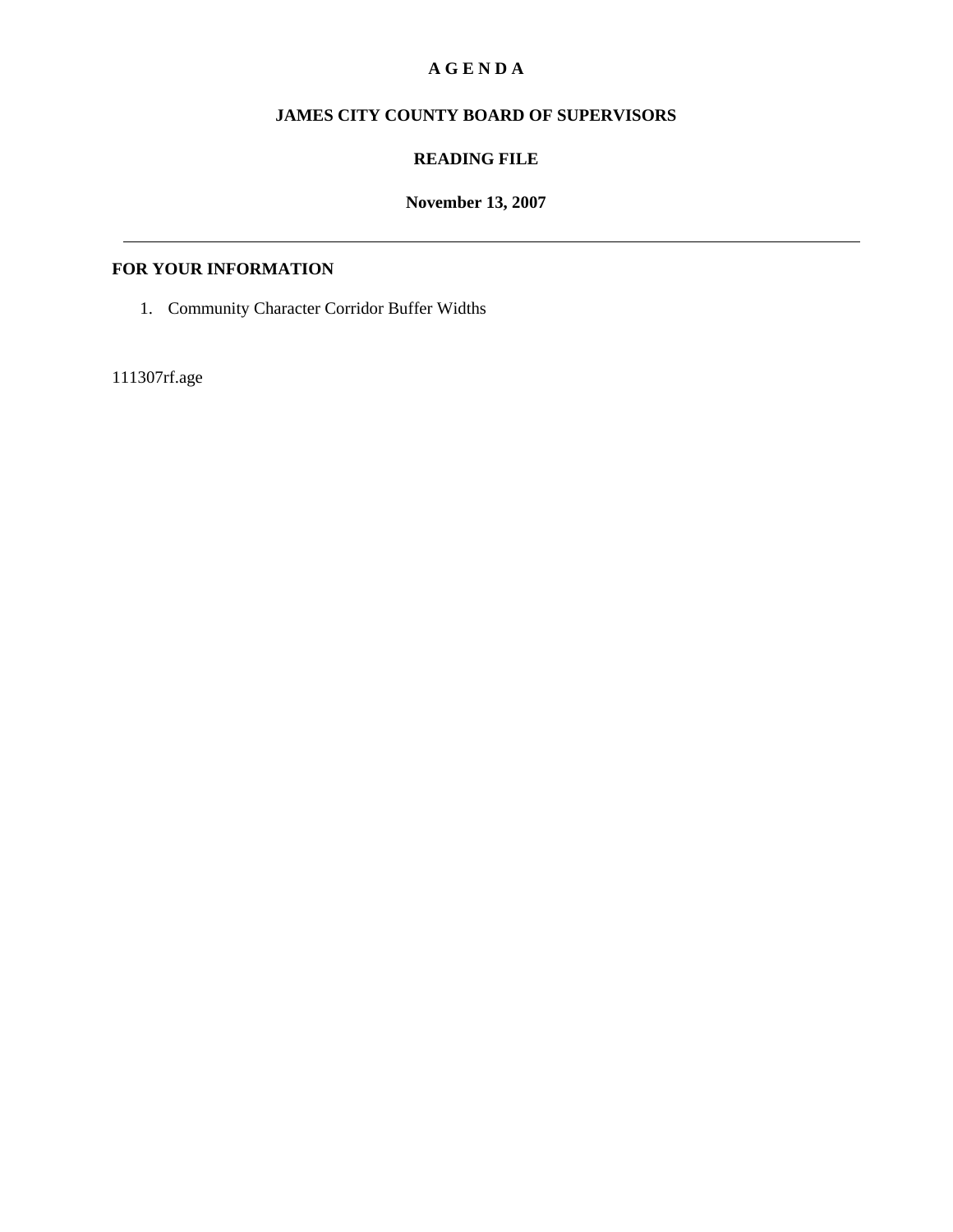#### **M E M O R A N D U M**

| DATE:    | November 13, 2007                                 |
|----------|---------------------------------------------------|
| TO:      | The Board of Supervisors                          |
| FROM:    | Matthew J. Smolnik, Senior Planner                |
| SUBJECT: | <b>Community Character Corridor Buffer Widths</b> |

In the recent months, applications have come before the Board which exhibited reduced widths of Community Character Corridor (CCC) buffers as outlined in the Comprehensive Plan and Zoning Ordinance. The Board asked staff to provide a summary of the CCC buffer width policies as they pertain to the Zoning Ordinance and Comprehensive Plan. This document is to serve as an aid to the Board of Supervisors to determine if the acceptable CCC buffer has been applied to a development when reviewing rezoning and/or special use permit (SUP) applications.

The Comprehensive Plan recommends the imposition of a CCC buffer along all Community Character Corridor roads, without regard to the designation of the adjacent zoning district. As outlined in the Comprehensive Plan, the preferred buffer width for new residential developments along CCC is 150-feet. Generally, commercial and industrial development should have a 50-foot buffer.

While a number of districts do not list a CCC buffer requirement, the ordinance does contain buffer requirements for those districts in other sections. These CCC buffer regulations are mentioned in the following:

Section 24-43: Buffer and setback requirements for timbering activities requires a 150-foot undisturbed buffer along roads designated as CCC's on properties that are zoned residential. This standard does not apply to property zoned A-1, General Agricultural.

Section 24-96: Landscape areas along rights-of-way require a minimum landscape area of 25 feet in width with an average of 50 feet in width along roads designated as CCC's. This standard may be reduced to a minimum landscape area of 20 feet in width, with an average of 30 feet in width, with the approval of the Planning Director if certain criteria are met which includes superior site design, superior architecture, and superior building materials. This particular section of the Zoning Ordinance applies to all zoning districts within the County.

Section 24-174: Buffers required in the manufactured home parks section of the Zoning Ordinance requires a 150-foot buffer along roads designated as CCC's.

The aforementioned figures are represented in the following table.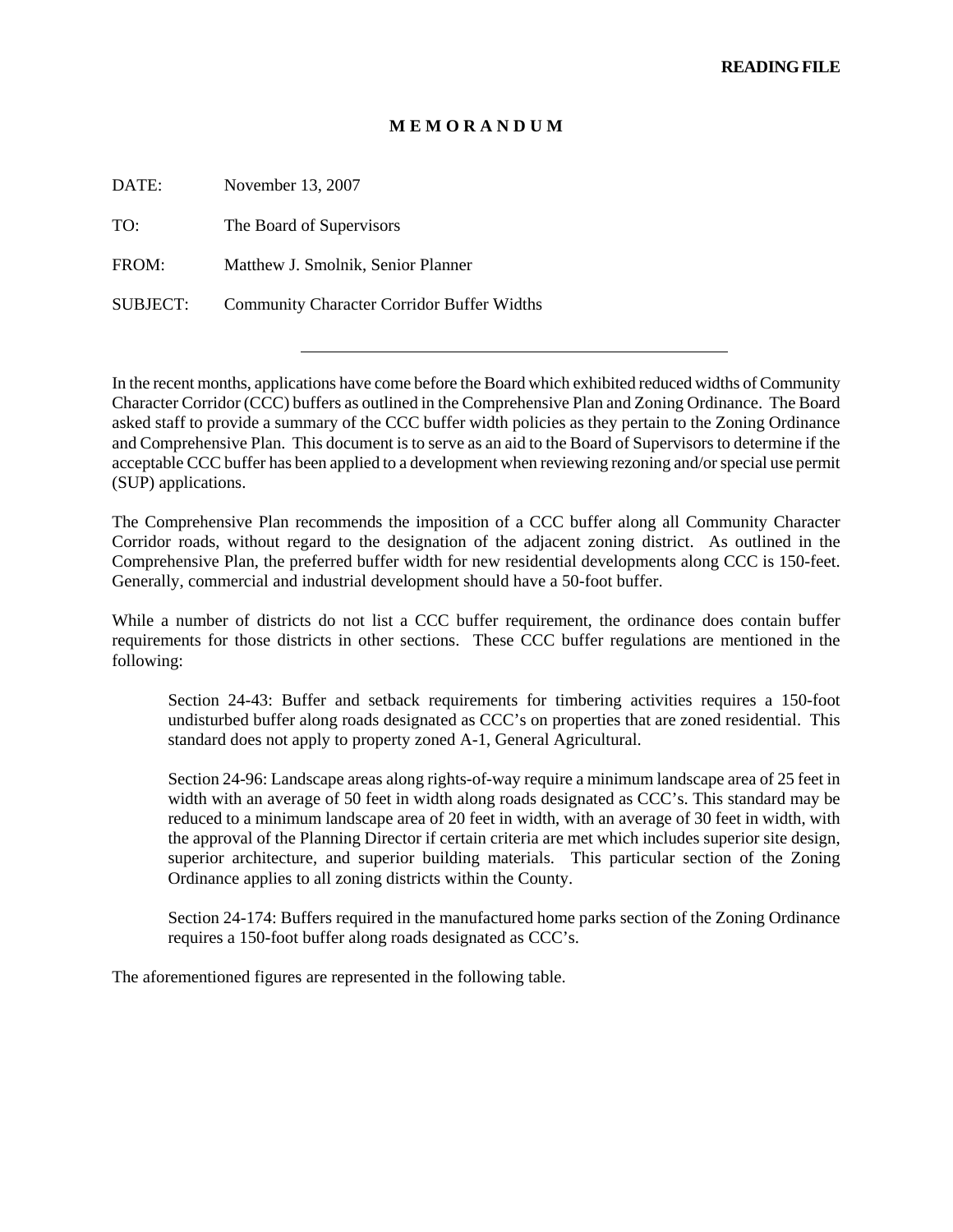| <b>Zoning District</b>                | <b>Section 24-43: 150</b><br><b>Foot CCC Buffer</b><br><b>Required for</b><br><b>Timbering</b> | <b>Section 24-96:</b><br><b>Landscaped Areas</b><br><b>Along Right-of-Way:</b><br><b>Average &amp; Minimum</b><br><b>Width of Required</b><br><b>CCC Buffer</b> | <b>Section 24-174:</b><br>150 Foot CCC<br><b>Buffer Required</b><br>for Manufactured<br><b>Home Parks</b> |
|---------------------------------------|------------------------------------------------------------------------------------------------|-----------------------------------------------------------------------------------------------------------------------------------------------------------------|-----------------------------------------------------------------------------------------------------------|
| A-1, General Agricultural             | No                                                                                             | 50/25                                                                                                                                                           | Yes                                                                                                       |
| R-1, Limited Residential              | Yes                                                                                            | 50/25                                                                                                                                                           | Not Permitted                                                                                             |
| R-2, General Residential              | Yes                                                                                            | 50/25                                                                                                                                                           | Not Permitted                                                                                             |
| R-4, Residential Planned<br>Community | Yes                                                                                            | 50/25                                                                                                                                                           | Not Permitted                                                                                             |
| R-5, Multi-Family Residential         | Yes                                                                                            | 50/25                                                                                                                                                           | Not Permitted                                                                                             |
| R-6, Low Density Residential          | Yes                                                                                            | 50/25                                                                                                                                                           | Not Permitted                                                                                             |
| R-8, Rural Residential                | Yes                                                                                            | 50/25                                                                                                                                                           | Yes                                                                                                       |
| LB, Limited Business                  | No                                                                                             | 50/25                                                                                                                                                           | Not Permitted                                                                                             |
| B-1, General Business                 | No                                                                                             | 50/25                                                                                                                                                           | Not Permitted                                                                                             |
| M-1, Limited Business/Industrial      | No                                                                                             | 50/25                                                                                                                                                           | Not Permitted                                                                                             |
| M-2, General Industrial               | No                                                                                             | 50/25                                                                                                                                                           | Not Permitted                                                                                             |
| RT, Research and Technology           | No                                                                                             | 50/25                                                                                                                                                           | Not Permitted                                                                                             |
| PUD-R, Planned Unit                   | Yes                                                                                            | 50/25                                                                                                                                                           | Not Permitted                                                                                             |
| Development - Residential             |                                                                                                |                                                                                                                                                                 |                                                                                                           |
| PUD-C, Planned Unit                   | N <sub>o</sub>                                                                                 | 50/25                                                                                                                                                           | Not Permitted                                                                                             |
| Development - Commercial              |                                                                                                |                                                                                                                                                                 |                                                                                                           |
| MU, Mixed Use                         | No                                                                                             | 50/25                                                                                                                                                           | Not Permitted                                                                                             |

### **Table 1: Community Character Corridor Buffers Widths for Miscellaneous Sections of the Zoning Ordinance**

There is not a dedicated CCC section in the Zoning Ordinance; rather, provisions dealing with the CCC's and the required right-of-way buffers are contained within individual districts which are outlined in the following table. Not all of the zoning districts in the following table require a CCC buffer due to several factors. In 1999, there was a Comprehensive Zoning Ordinance revision and at that time the Board of Supervisors determined that the changes made to the A-1 district, such as increased minimum lot size to three acres and increased lot width requirements, were sufficient to allow for a substantial buffer along the right-of-way without imposing an additional required 150-foot CCC buffer in this district. The R-4, R-5, and R-6 districts were not included in the Comprehensive Zoning Ordinance update in 1999, and thus did not include the CCC buffer requirements. Additionally, a rezoning is required to obtain an R-4, R-5, PUD, and MU zoning and historically at the time of rezoning, the CCC buffer widths were determined and this practice was continued in 1999 to the present time. The LB and B-1 districts require a CCC landscaped area through the requirements of Section 24-96 of the Zoning Ordinance.